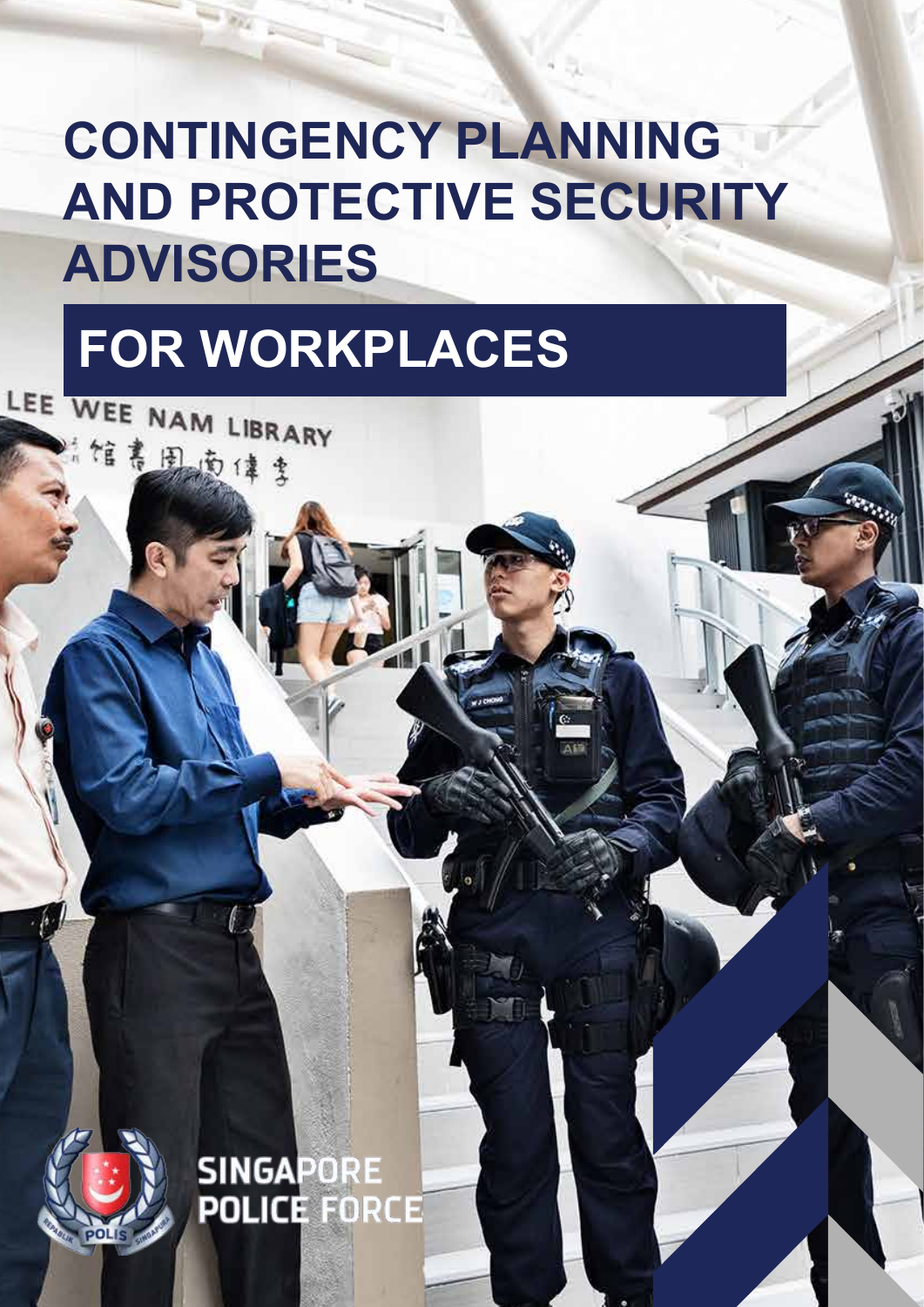With the threat of terrorism at its peak in recent years, it is extremely important that premises owners prepare contingency response plans in the possibility of a terror attack.





## **PREPARE A CONTINGENCY RESPONSE PLAN**

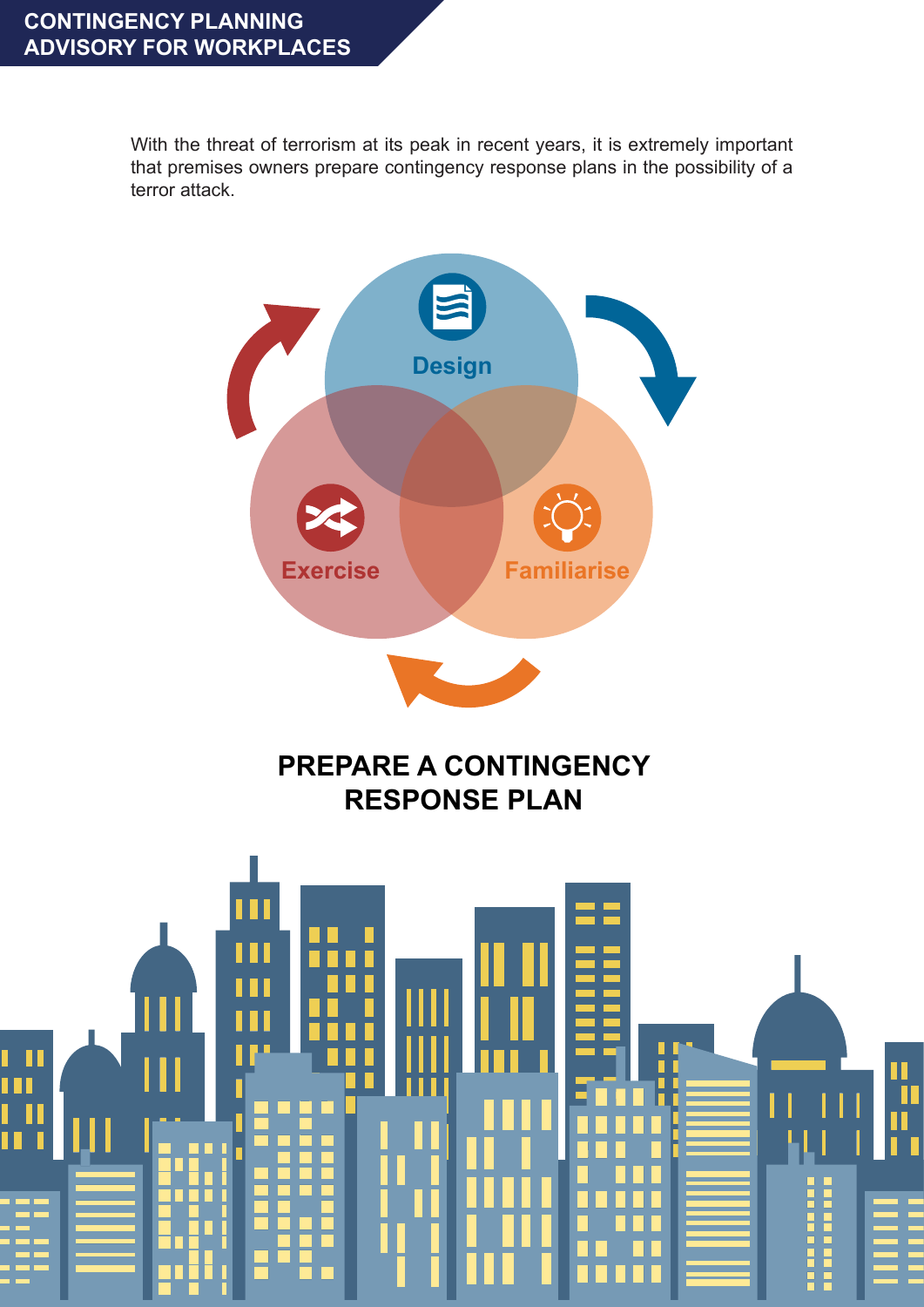## **1. DESIGN**

- Premise owners should designate a person to be in charge of preparing and coordinating response plans to deal with contingencies. These plans should clearly indicate who can make decisions on behalf of the organisation when a terror attack occurs. •
- The contingency response plan should take into account the risk of different types of terror attacks. When designing your plan, consider the following elements: •



### **A. Detecting the threat**

Your employees and other premise users should know how to spot a threat, identify the steps to report the threat to the Police at the earliest opportunity, and when to trigger your contingency response.



## **B. Locking down your premises**

Have a process to lockdown your premises to prevent attackers from entering your premises. (If this is feasible).



## **C. Getting the word out**

Establish a process to inform people in your premises of an attack. For example, have pre-prepared broadcasts over a Public Announcement system for different types of contingency situations or other means for instant communications such as a mobile phone chat group among employees.



#### **D. Evacuate**

If an attack is imminent or has commenced and it is not possible to lock-down your premises, evacuate if possible.

Plan for multiple routes of evacuation. Inform people to leave the premises once they are outside. Do not congregate outside the building as this presents an easy target.



#### **E. Hide**

Consider designating safe rooms for people to hide in should evacuation become impossible.



#### **F. Link up with the Police**

Have a designated and alternate point of contact whom the Police can liaise with during the incident. The designated point of contact should be in touch with the local Neighbourhood Police Centre. In normal time exchange contacts and maintain a regular channel of communication.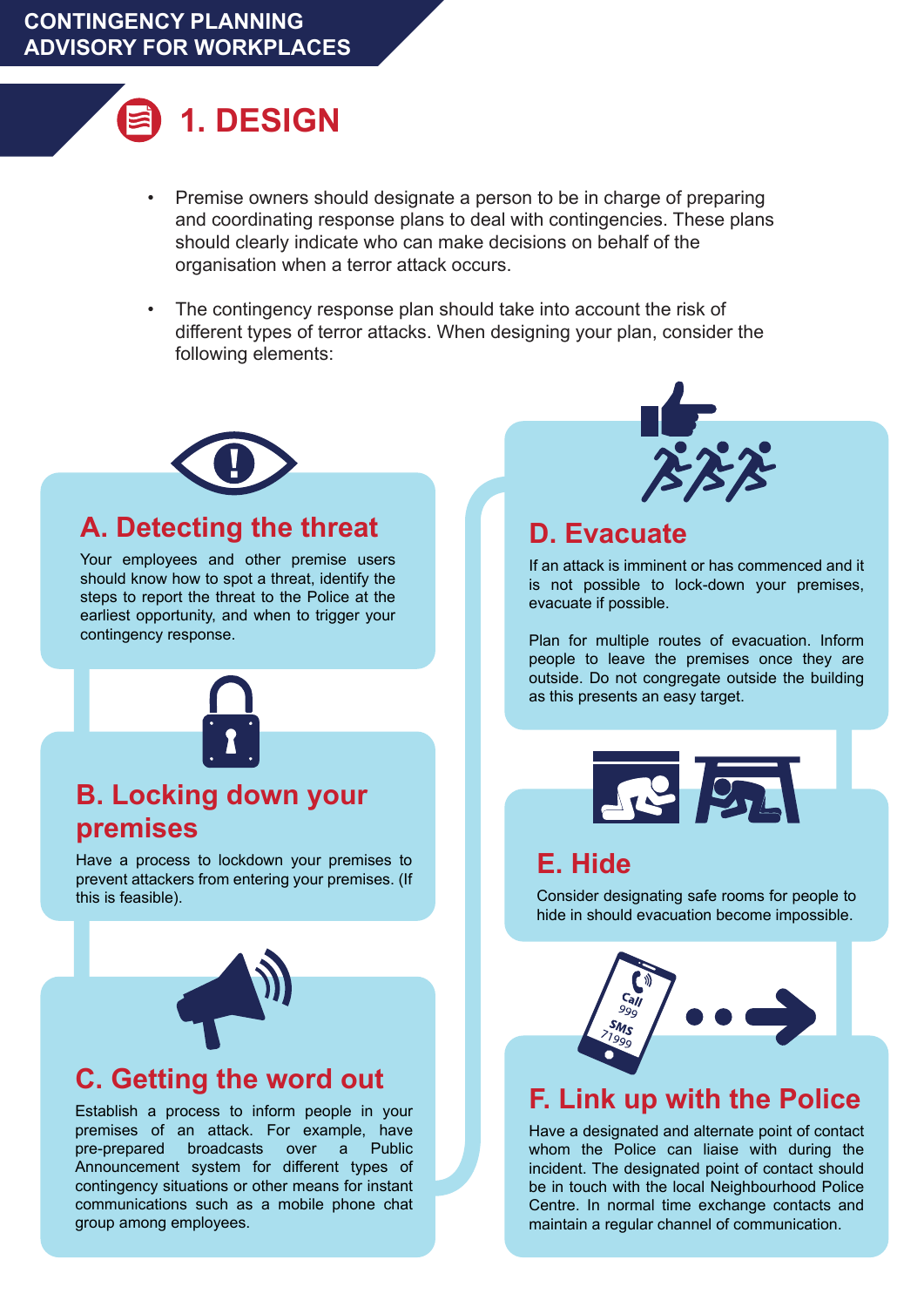#### **CONTINGENCY PLANNING ADVISORY FOR WORKPLACES**





- Ensure all staff in your organisation are familiar with the contingency plan. •
- Have a security induction for new staff to be familiarised with contingency plans. •
- Identify gaps in planning and discuss the responses to specific scenarios with colleagues in your organization. •
- More information on specific scenarios is available in the accompanying 'Planning Guidelines for Specific Terror Attack Scenarios'. •
- Encourage staff to pick up relevant advisories and life-saving skills. Refer to the SGSecure advisories and website for more information. •
	- How to recognise and respond to suspicious items and behaviour. ◦
	- 'Run, Hide, Tell'. ◦
	- Improvised First Aid Skills 'Press, Tie, Tell'. ◦
	- Download and learn to use the SGSecure App to alert the Police in the event of an attack. ◦



- Conduct regular drills and exercises to ensure all staff are familiar with evacuation routes and hiding places, as well as their roles during an attack.
- Use these drills and exercises to identify gaps or flaws in your contingency plans. •
- Regularly review your plans to ensure that they are feasible, up-to-date and easy for staff to follow.

**In addition to having robust contingency response plans, premise owners should consider implementing protective security measures to mitigate risk.**

**For more information, see our "Advisory on Protective Security Measures'.**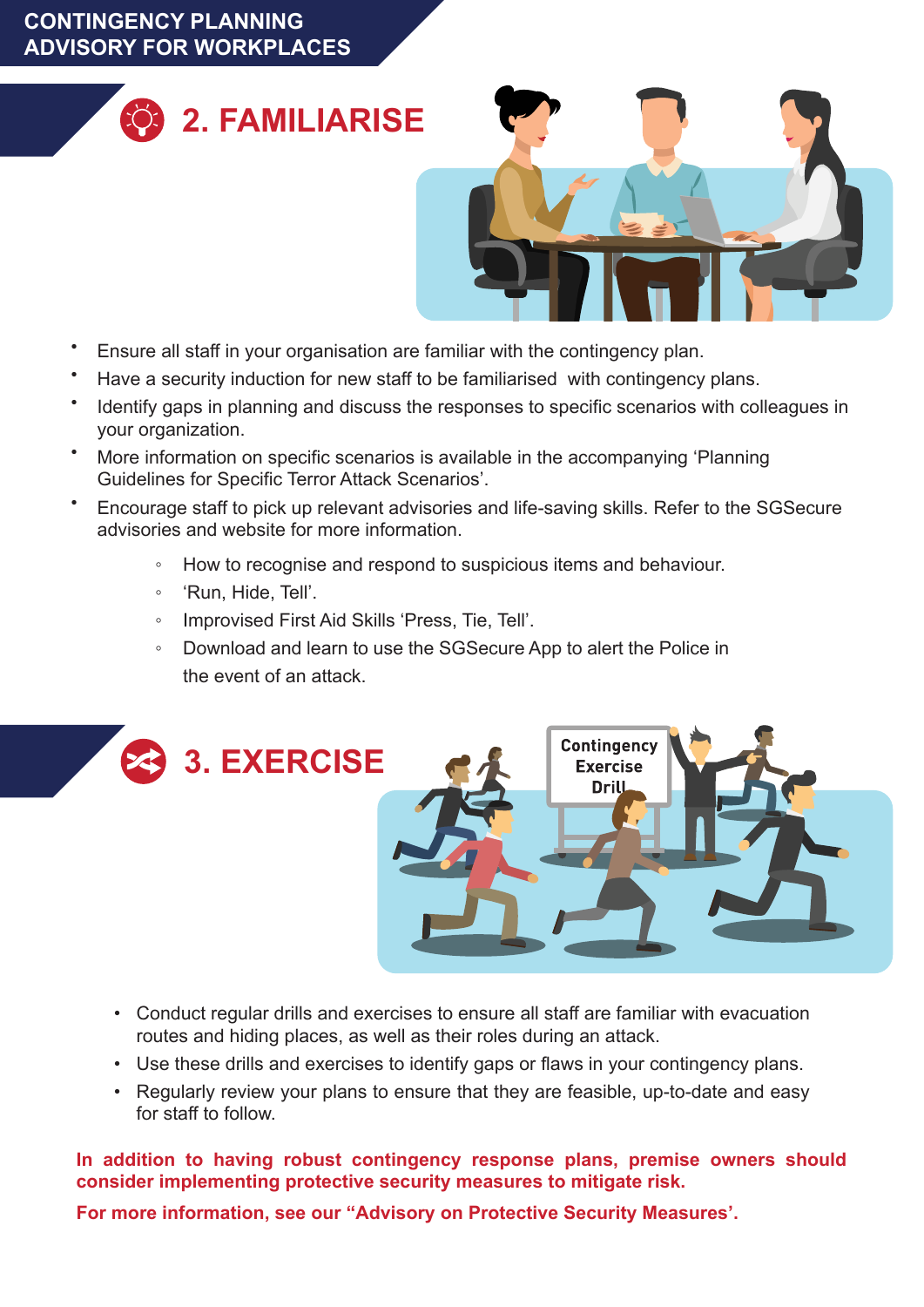**PLANNING GUIDELINES FOR SPECIFIC TERROR ATTACK SCENARIOS**

> In addition to the general principles on contingency planning, it may be useful to consider the following pointers when planning for specific scenarios:

## **i. Armed Attacker Incident**

Ensure access to the Fire Command Centre is secured. Allow the Police to access the area.

Track movement of attackers via CCTV if possible and update the Police.

Designate security points-of-contact who can link up quickly with Police responding forces to provide information on your premises. Useful information include the building layout, profile of occupants, CCTV images and key cards.



## **ii. Suspicious Item Found**

When an unattended item is found, confirm whether the item exhibits suspicious characteristics. For example:

- Has the item been deliberately hidden away?
- Does the item have wires, circuit boards or a ticking sound?
- Is the item typical of what you would expect to find in the location?

If the item is deemed suspicious, do not touch it. Keep people away from the item.

Call the Police, and alert the building security immediately. Do not use communication devices such as handphones, walkie-talkie sets within 15 metres of the item, as these may inadvertently set off the item.

Cordon off the item if possible. Wait for Police's arrival to assess the item.

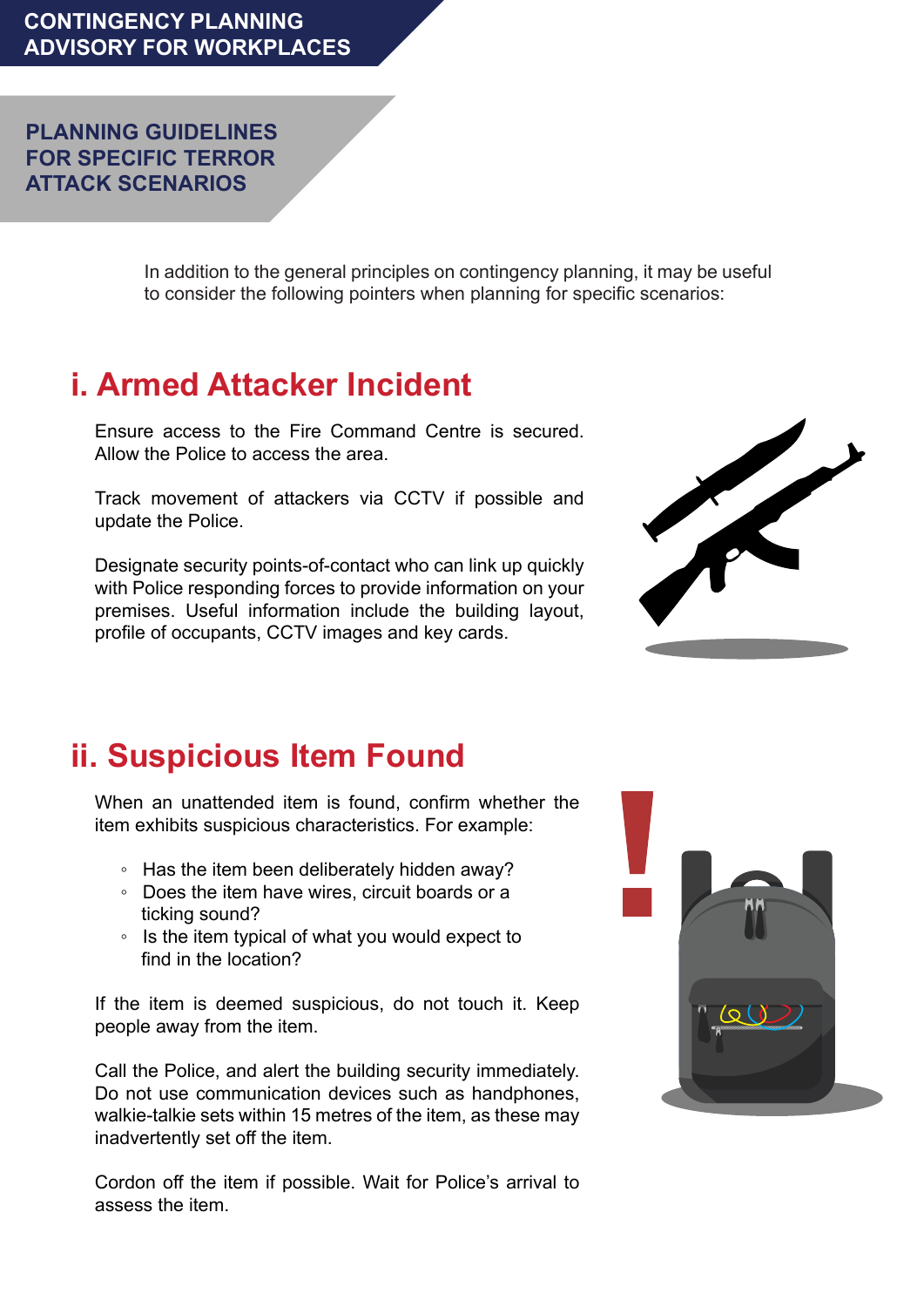**PLANNING GUIDELINES FOR SPECIFIC TERROR ATTACK SCENARIOS**

## **iii. Explosion**

- Provide first aid to casualties if it is safe to do so.
- Be on the alert for possible unexploded devices in the vicinity of the first explosion.

#### **Vehicle(s) used as a weapon**

- Evacuate people from the surrounding area.
- Keep people as far away from the vehicle(s) as possible.
- Provide first aid to casualties if it is safe to do so.



## **iv. Suspected Chemical Agent Release**

- There is a possibility that a chemical agent may be present if three or more persons in close proximity collapse and appear incapacitated without a reason.
- Evacuate as quickly as possible. Call the Police immediately.

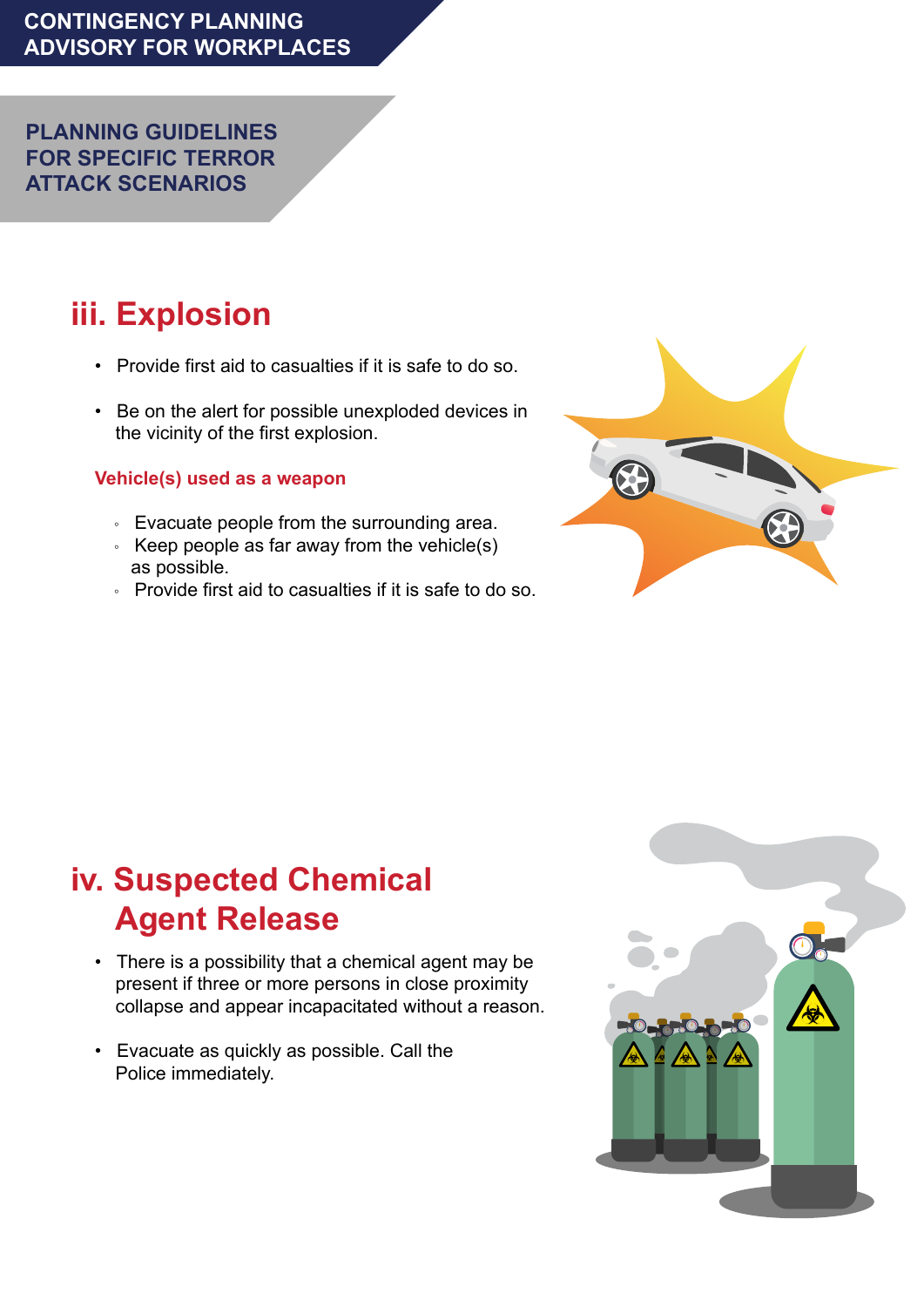#### **PROTECTIVE SECURITY ADVISORY FOR WORKPLACES**



Premise owners should implement protective security measures to mitigate the risks of possible terrorist attacks.



**to protect**

**Identify threats**



**measures**

**HOW TO IMPLEMENT PROTECTIVE SECURITY MEASURES**



## **1. DECIDE WHAT TO PROTECT**

- Human lives are the topmost priority. Know where your employees and other premise users congregate.
- Identify other assets that are essential to your functions such as Uninterrupted Power Supply (UPS) Room, Main or Intermediate Distribution Frame (MDF or IDF) Room and Sensitive Materials.
- Prioritise these assets based on how critical they are to help you determine what measures have to be taken to protect them.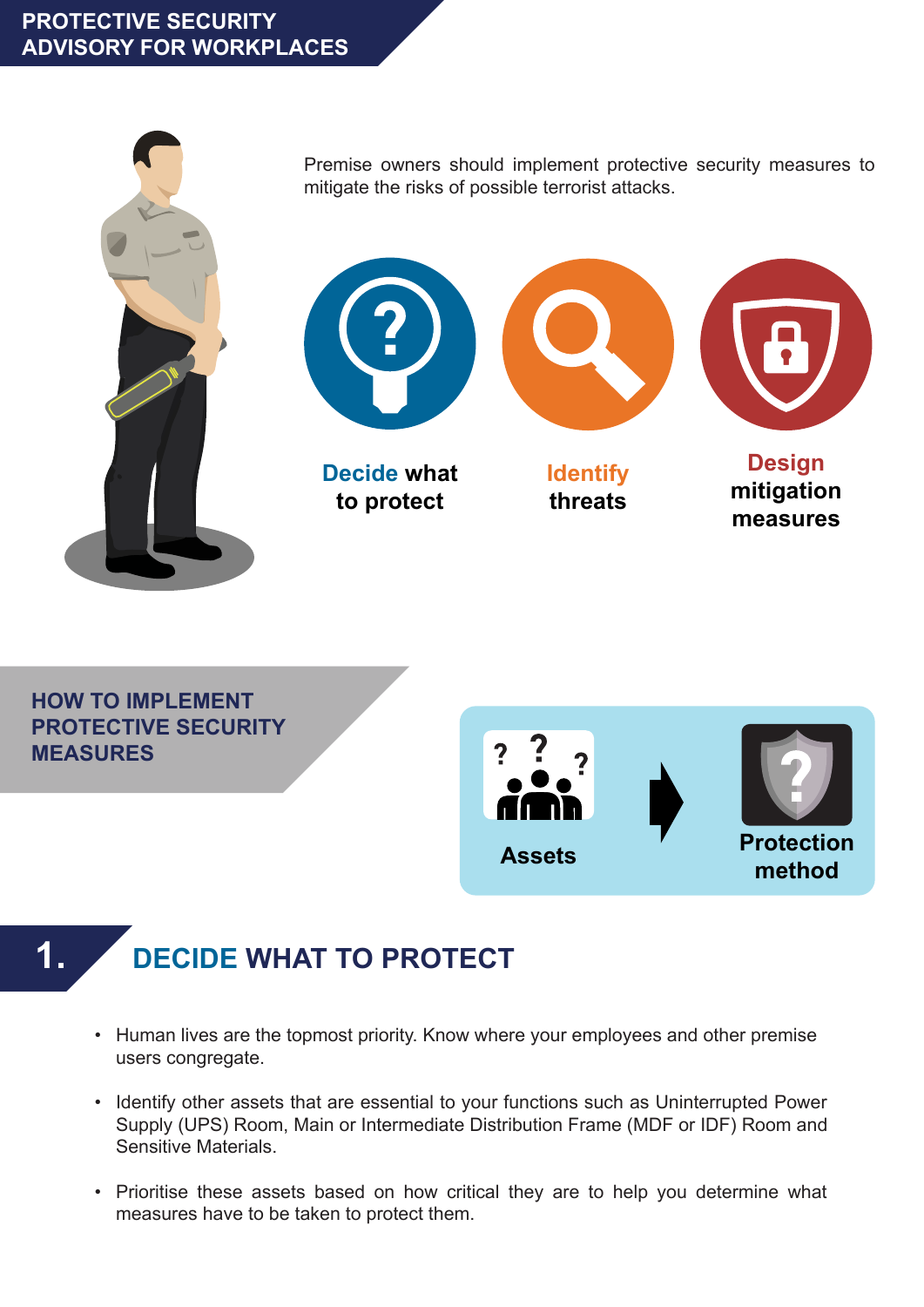**HOW TO IMPLEMENT PROTECTIVE SECURITY MEASURES**

## **2. IDENTIFY THREATS**

- Know that terror attacks can take the various forms:
	- Armed attackers with firearms, knives or other weapons.
	- Vehicles used as weapons.
	- Explosives in a vehicle, on a person or in a bag or other containers.
	- Chemical or biological agents.
- Identify features of your premises that may increase the risk of an attack or make you vulnerable to specific forms of attack. Examples include:
	- Areas of mass congregation in your premises which make it an attractive target; close proximity of your premises to the road which allows vehicles to be used as an effective weapon.

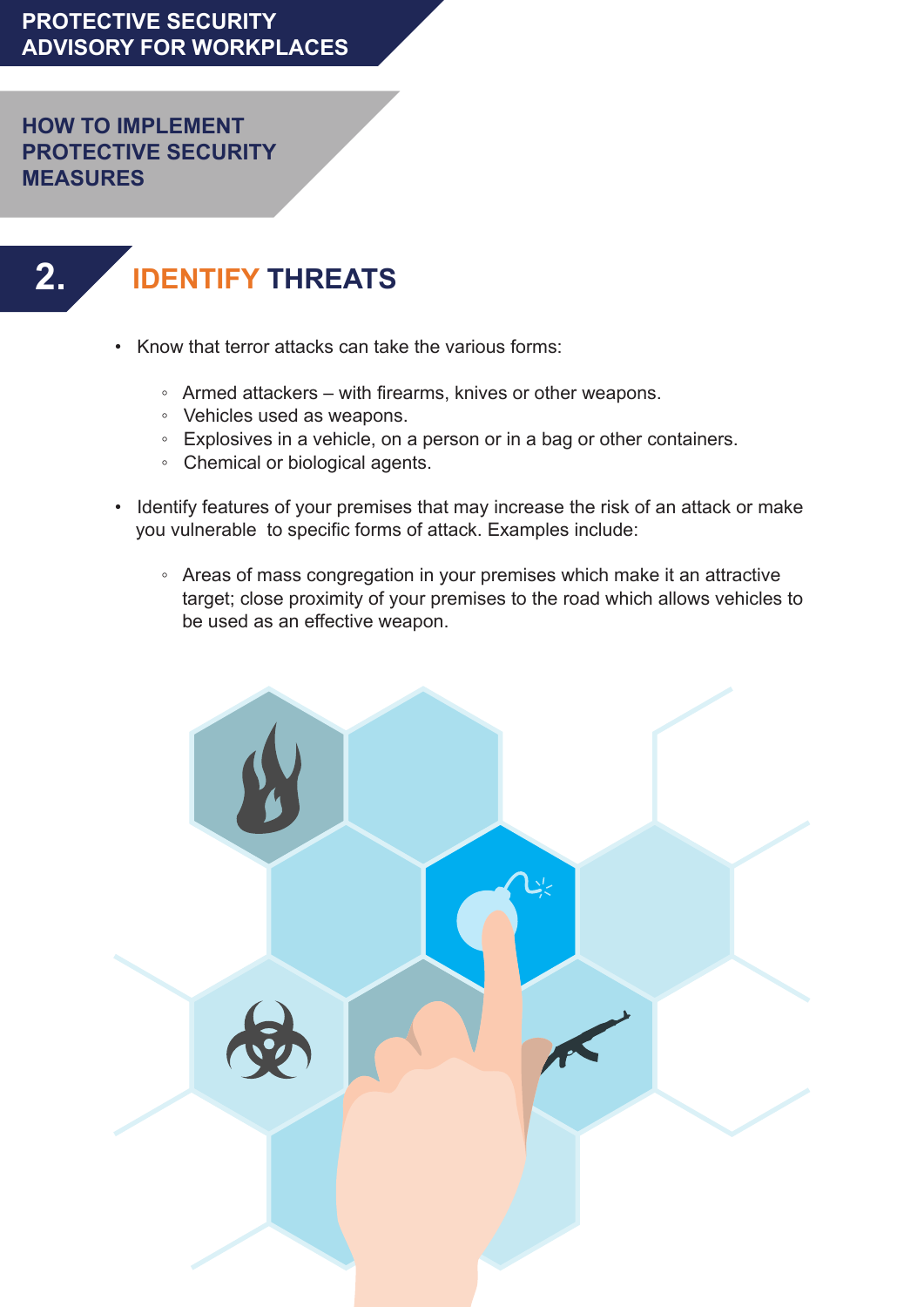**PROTECTIVE SECURITY ADVISORY FOR WORKPLACES**

**HOW TO IMPLEMENT PROTECTIVE SECURITY MEASURES**

**3.**





- Identify gaps and review existing security measures to determine their effectiveness. Things to consider include: CCTV systems, current model of deploying security staff, currency of standard operating procedures and emergency response plans.
- Based on your assets, threats and existing security measures, prioritise mitigation measures where there is high risk. Consider the following:
	- **◦ Threat:** What is the easiest for someone to attack?
	- **◦ Vulnerability:** Which area in your premises is an attack most likely to succeed?
	- **◦ Consequence:** What areas will cause the greatest impact on your business if disrupted by an attack?
- Apply the 4Ds to mitigate risks according to your priorities **Deter, Detect, Delay and Deny**.
- Measures to achieve the 4Ds come in the form of operations, technology and physical measures.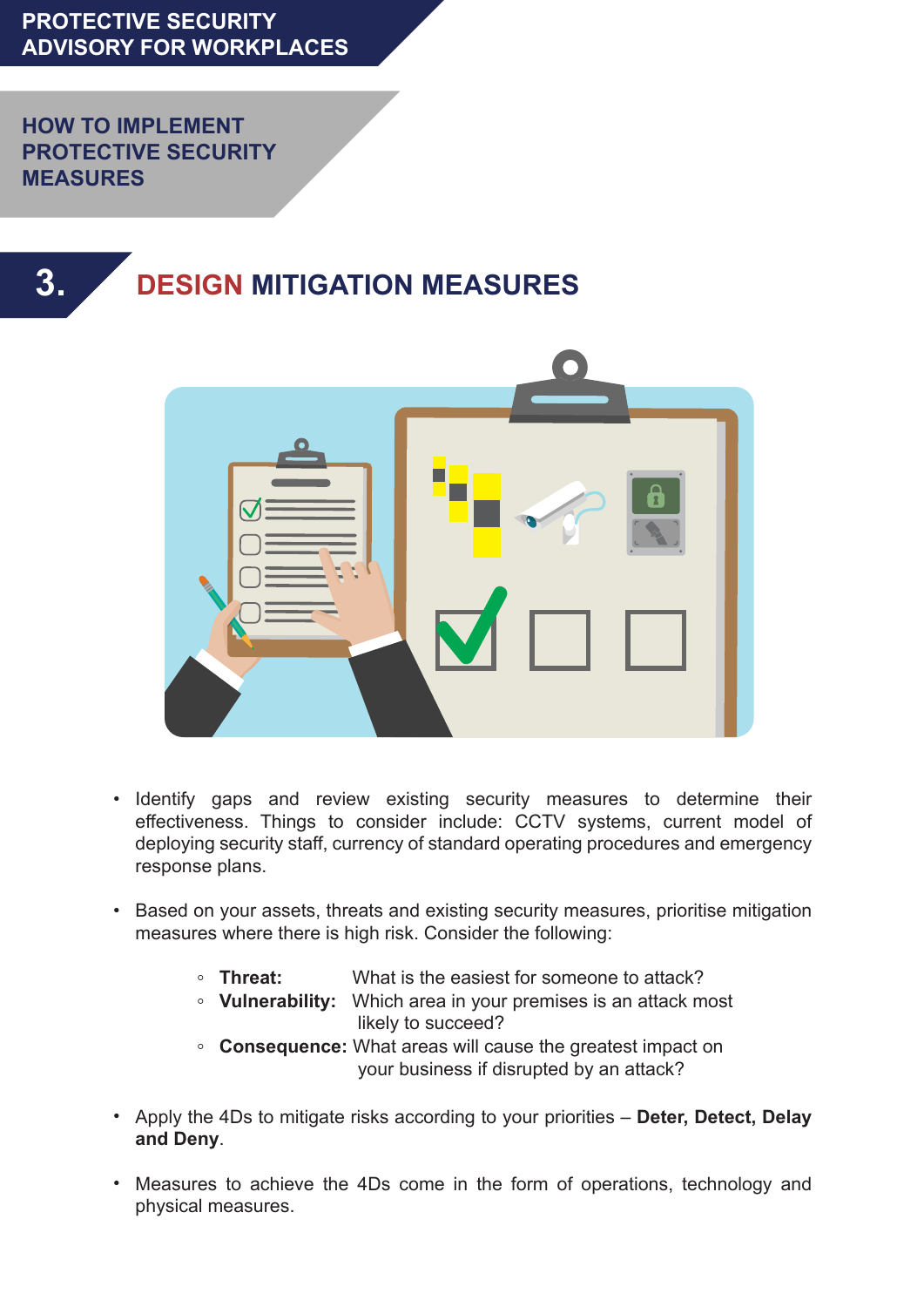#### **PROTECTIVE SECURITY ADVISORY FOR WORKPLACES**

**HOW TO IMPLEMENT PROTECTIVE SECURITY MEASURES**



Prevent an attack by making it clear to an attacker that he is likely to fail. This includes having visible physical measures, presence of security officers and prominent signages that the premises are protected.



Have ways to identify threats early and raise an alert. This include looking out for potential attackers conducting reconnaissance or suspicious persons loitering. Threats can be detected by measures such as CCTV systems, intrusion detection systems, and bag and person checks.



Create obstacles that can slow down attackers to allow more time to carry out contingency plans. Examples include forced-entry resistant doors, doors with electro-magnetic locks, physical barriers, or bollards to delay vehicles.



Ensure that only authorised persons can access important areas such as the Fire Command Centre, Air Handling Units, safe rooms for hiding from an attacker, and other areas containing critical assets. Access control measures include biometric or card access, lock and key, and security clearance policies that allow you to differentiate staff and visitors.

**For more information on developing contingency response plans, see our 'Contingency Planning Advisory for Premises'.** 

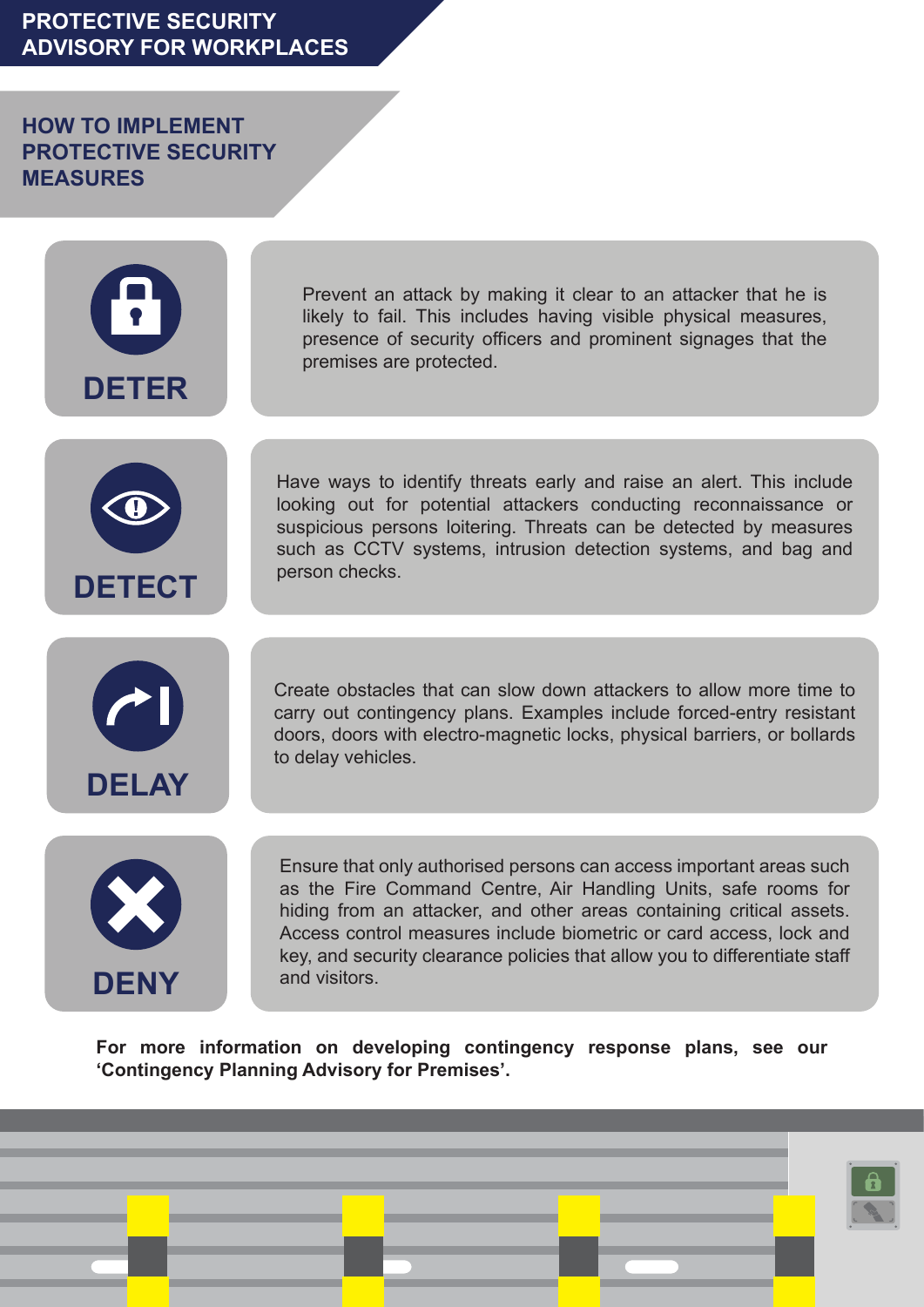#### **EXAMPLES OF MEASURES TO REDUCE SECURITY RISKS**



- Limit access to floor plans and documents containing sensitive security information.
- Implement security checks at entry points to deter and detect potential attackers and their weapons.
- Develop and exercise a building lock-down protocol.
- Have strict access control measures into protected areas such as staff passes with biometric features, visitor escort, and card access.
- Prepare the security team through relevant courses (e.g. Workforce Skills Qualifications Courses). Ensure that they are licensed to conduct checks on persons, vehicles and belongings.
- Ensure security officers and staff are trained to recognise suspicious behaviour/items and to report them.
- Have in place clear incident reporting procedures.



- Have adequate CCTV coverage of the building in line with the Video Surveillance Systems (VSS) standards. Supplement CCTV with data analytic features where possible. The VSS standards can be found on the Police website at the following: **URL: http://police.gov.sg/img/advisories/misc/vss\_standard\_for\_buildings.pdf**
- Ensure security systems are maintained and operating effectively.
- Install alarm systems.
- Consider where feasible, having the capability to centrally lock down the different areas of the premises from the Fire Command Centre (FCC). This is to delay the advancement of the perpetrator(s).



## **PHYSICAL MEASURES**

- Adopt visible security measures, such as regular patrols by security officers around the perimeter of the building, and put in place warning signs.
- Have a clear line of demarcation between vehicular and pedestrian access so as to prevent vehicle ramming attacks into areas of mass congregation This may include the installation of bollards and planters to slow down a hostile vehicle should it attempt to attack pedestrians.
- Have pre-identified rooms, preferably hardened, where employees can hide during an attack should evacuation becomes impossible.